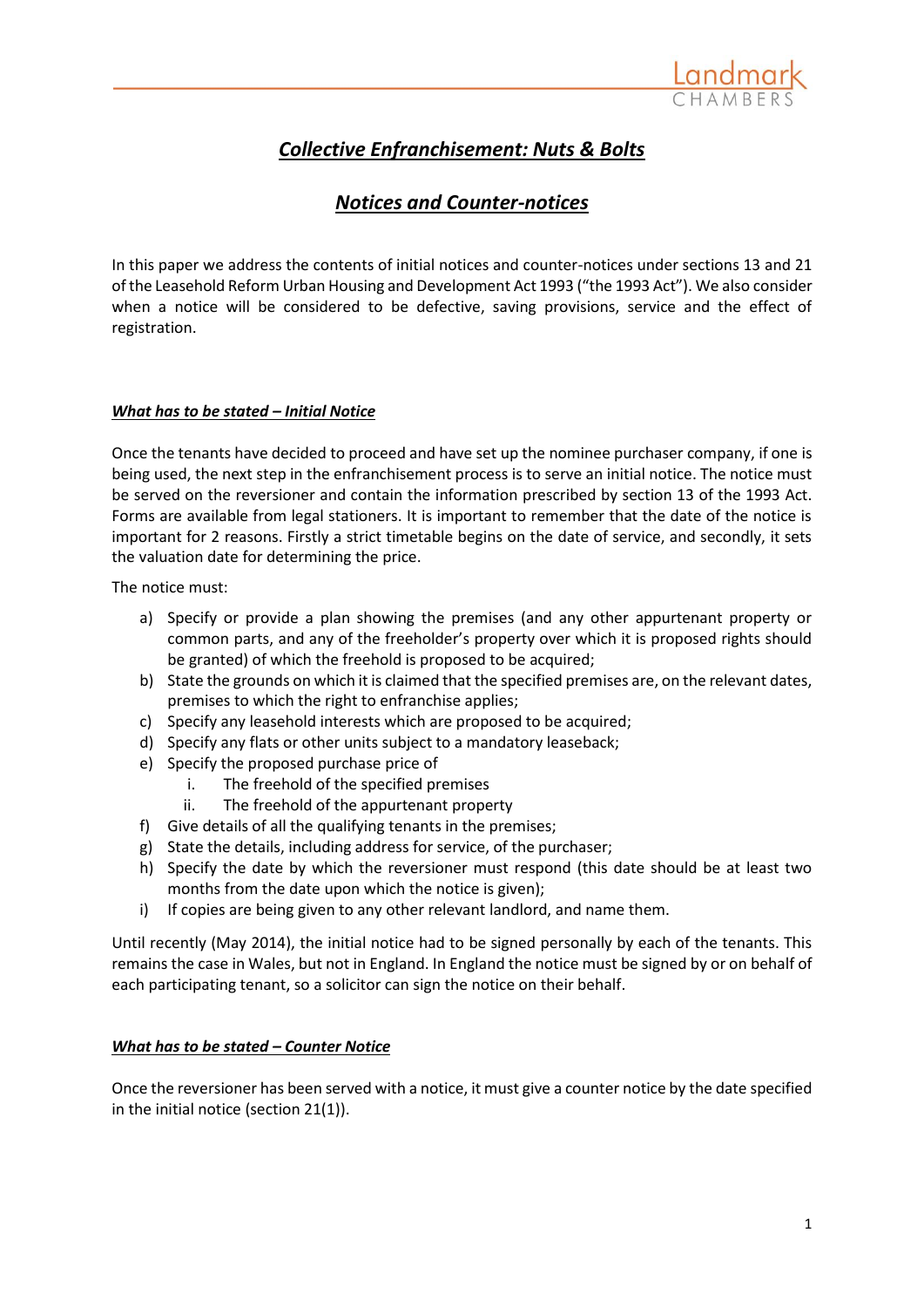

The counter notice must comply with one of three requirements:

- a) Admit that the participating tenants are entitled to collectively enfranchise the specified premises;
- b) Deny that they are entitled to enfranchise and set out the reasons for that denial;
- c) Admit or deny the entitlement but say that an appropriate landlord intends to apply under section 23 for an order that the right to enfranchise shall not be exercisable by virtue of the landlord's intention to redevelop the premises.

If the counter notice does not specify one of those options, then it will be invalid *Burman v Mount Cook Land* [2001] 48 EG 128. In addition, every counter notice must (i) state an address in England and Wales at which notices may be given to the reversioner and (ii) contain a statement as to whether or not the specified premises are within the area of an estate management scheme under s.70 of the Act.

Having said that, (ii) above has been held to be directory as opposed to mandatory, and in *7 Strathray Gardens Ltd v Pointstar Shipping and Finance Ltd* [2005] 1 EGLR 53, the Court of Appeal held that the failure to state that the premises were not within an area of estate management did not invalidate the counter notice.

Where the counter notice admits the right, the reversioner must set out:

- a) which of the proposals contained in the initial notice are accepted and which (if any) are not accepted. If any proposals are not accepted, then a counter proposal must be specified;
- b) If the reversioner wishes to grant rights over property as opposed to grant the freehold, or offer alternative property over which rights are to be granted, this must be specified;
- c) The nominee purchaser may also be required to acquire interests in certain other property, and the counter notice must state those interests;
- d) If any rights are sought to be retained by the reversioner, those must be set out;
- e) Any provisions that the landlord considers should be included in the conveyance, including easements and restrictive covenants, should be set out;
- f) Any information about claims by other tenants for new leases must be set out;
- g) Any notices served on the reversioner should also be annexed to the counter notice or given to the purchaser as soon as practical.

The decision in *Bolton v Godwin-Austen* [2014] EWCA 27 dealt with a situation where the counter notice failed to explicitly address an issue, in an application for a lease extension, and proved a difficult lesson for the landlord. The issue can be paraphrased as follows. The flats were held on long underleases. Each of the flat underleases included the usual service charge obligation to pay a percentage of the immediate landlord's costs of maintenance etc. as service charge. But unusually the "service charge" included as a "cost" the head rent payable by the head lessee to the freeholder  $$ referred to as a "rent-as-service-charge-clause" or "RASC" in the judgment. The head rent was substantial, reviewable and stood at £161,000 per annum. The initial notice proposed the principle terms be as specified by section 56(1) of the Act, which specifies a peppercorn rent. As such, in the notice the tenant expressly proposed that the RASC clause be deleted insofar as it contained an obligation to contribute to the head rent.

The counter notice simply stated that "the new lease terms should contain such modifications and amendments as the Landlord is entitled to under and/or as may be necessary to give effect to the requirements of Chapter II of Part I of the Act and without prejudice to the generality of the above such further reasonable modifications to be agreed".

Satisfied with those counter-proposals, the tenants accepted in writing unequivocally all the terms of the counter-notices. It was the tenants' case that all terms of acquisition were thereby agreed, but that if the counter-proposals were not capable of being accepted, the counter-notice was invalid.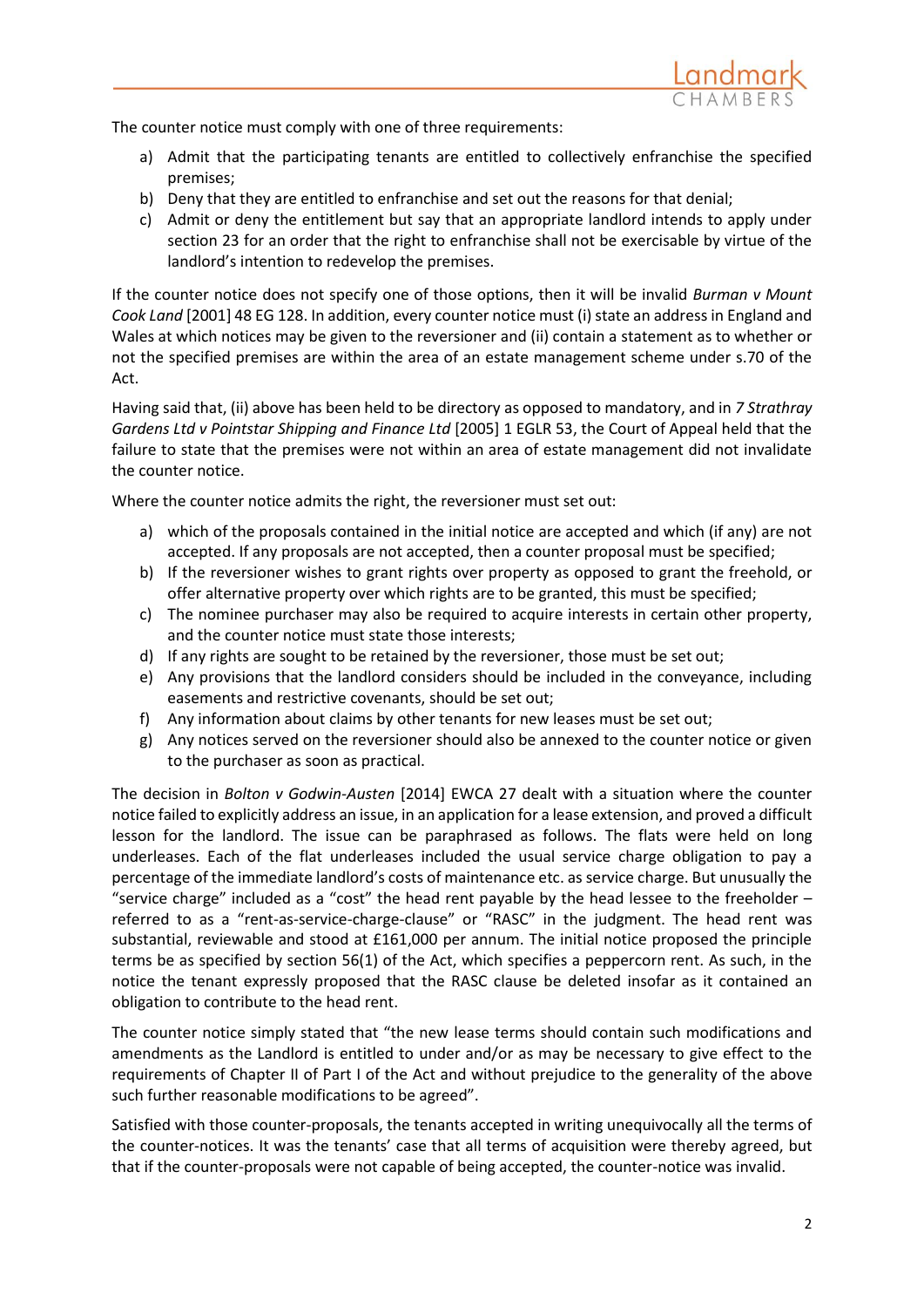

The Court of Appeal held that terms of the proposal in the counter-notice were capable of acceptance, and were agreed, notwithstanding the vague and formulaic nature of the wording. The case if of more relevance to lease extensions than collective claims, but is nonetheless relevant to the way counterproposals can be phrased, for example in relation to the proposed terms of the transfer, or rights offered under s1(4). It is nonetheless best practice to be clear what counter-proposals are being made.

The other important point to take away is that proposals in a s13 Notice or Counter-Notice are capable of acceptance. They will be more about how agreement is reached in a later talk.

## *Does the price have to be realistic?*

In relation to the initial notice, it has been held that it is not a fulfilment of the requirement to state a purchase price by including a notional figure of £1, where it is clear that the eventual price will be many thousands of pounds: *Cadogan v Morris* [1999] 1 EGLR 59. The purchase price must be a realistic proposal.

A string of authorities between 2003 and 2008 set the wheels in motion for much litigation as to whether the price included in the initial notice was realistic, based on the (now) spurious idea that the proposed premium must be one that could be supported by valuation evidence. The position has finally been clarified by Mann J's decision in *Westbrook Dolphin Square Limited v Friends Life Limited & Others* [2015] 1 WLR 1713.

In that case, the nominee purchaser argued that the proposed price need only be a genuine opening offer which was not purely nominal. The reversioner argued that it should be based either on an objectively justifiable price in valuation terms or on the subjective views of the tenant as to its justifiability in valuation terms.

The Judge drew the following conclusions:

- An offer must not be nominal
- It must not be so low that the tenant cannot intend to pay it or not bona fide such that any tenant would know it would be regarded objectively as ridiculous.
- It must be an offer that would be taken to be serious, indicating good faith and presaging a sensible negotiation
- It does not need to be one which the tenant believes is likely to be accepted. Any reasonable tenant is likely to anticipate a counter-offer as that is what happens in reality
- Good faith is the central test rather than an objective one noting that an offer can be made in good faith even if it is outside the range of acceptable values.

The figure proposed by Westbrook satisfied those tests, and the idea that valuation evidence should be considered in detail is now fully dismissed.

The position is different with regard to a counter notice. In *9 Cornwall Crescent London Ltd v Royal Borough of Kensington and Chelsea* [2006] 1 WLR 1186, the Court of Appeal held

- There was no requirement that the figure in a counter notice should be realistic or subject to any other qualification;
- The reason for this was that, unlike in the case of a tenants' notice, the figure specified could never become the price by default.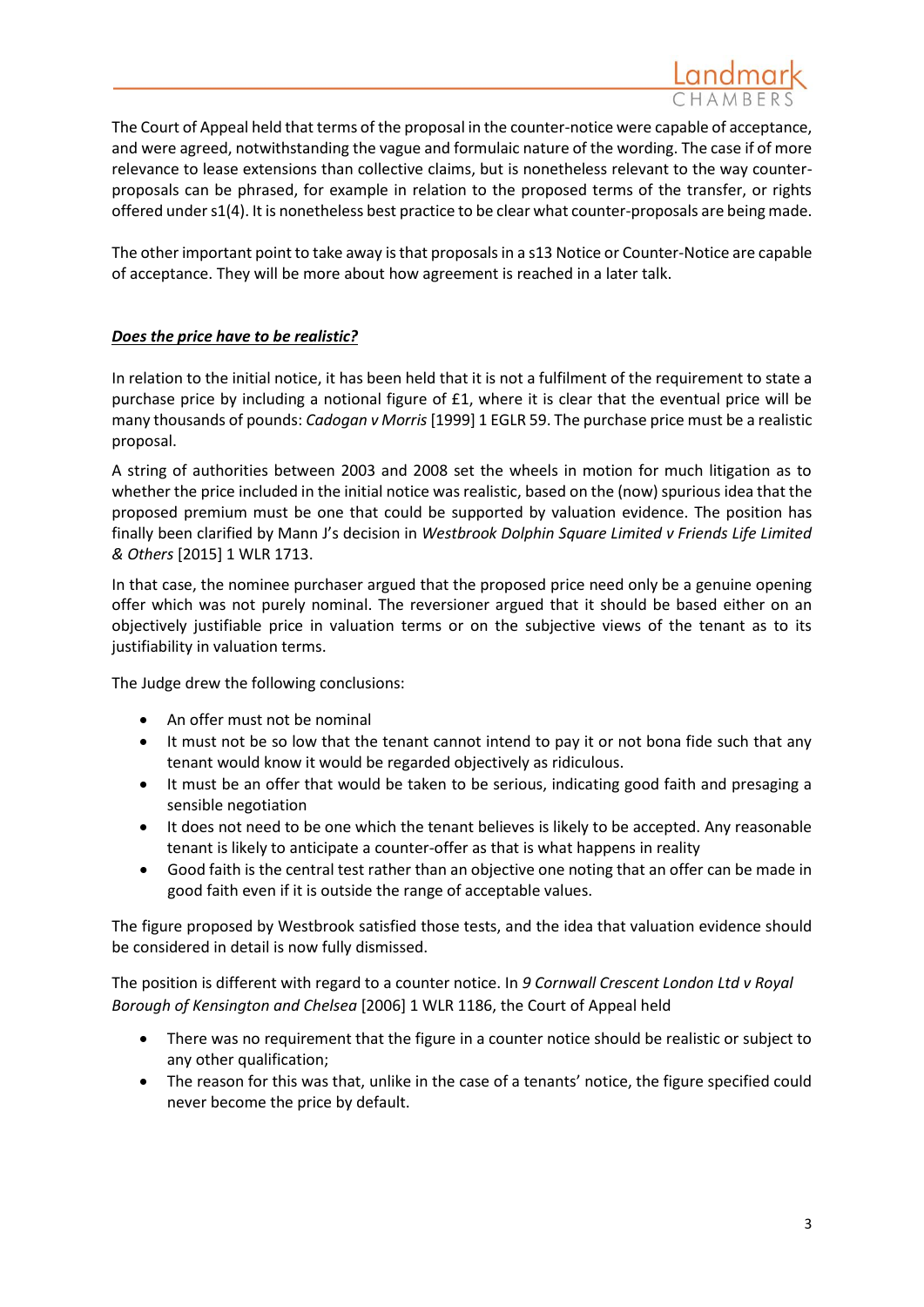

## *Invalidity*

If there are errors in the initial notice then these may invalidate the notice. There are, however, two ways that the initial notice may be saved:

- By the operation of paragraph 15(1) of Schedule 3 of the 1993 Act
- By the application of the principles in *Mannai Investment Co Ltd v Eagle Star Life Assurance Co Ltd* [1997] AC 749

#### *Paragraph 15(1) of Schedule 3*

Paragraph 15(1) provides that:

*"(1) The initial notice shall not be invalidated by any inaccuracy in any of the particulars required by section 13(3) or by any misdescription of any of the property to which the claim extends."*

It is important to note that paragraph 15(1) applies to two types of errors (i) inaccuracy in the section 13(3) particulars and (ii) misdescriptions of the property.

It has been held that the omission of the required plan is not an inaccuracy or a misdescription but invalidates the notice: *Mutual Place Property Management Ltd v Blaquiere* [1996] 2 EGLR 78 (Central London County Court).

The section 13(3) particulars are those contained in section 13(3)(e): i.e. the names and addresses of the qualifying tenants, and particulars of their leases (including the date on which the lease was entered into, the term for which it was granted, and the date of the commencement of the term): *Cadogan v Morris* [1999] 1 EGLR 59 (Court of Appeal); *Free Grammar School of John Lyon v Secchi* [1999] 3 EG:R 49 (Court of Appeal).

It can therefore be noted that the "particulars" are specifically those matters which are referred to as "particulars" in section 13(3). The saving provision therefore does not apply to other errors in the matters to be included in the initial notice.

Further, it has been considered that there must be an attempt to provide the "particulars". If there were an omission of the required "particulars" the initial notice could not be saved by paragraph 15(1).

In *Osman v Natt* [2014] EWCA Civ 1520 the Court of Appeal held that a section 13 notice which did not comply with the requirement in section 13(3)(e) to identify all the qualifying tenants and state their addresses in the property would be invalid. Where a statute confers a property or similar right on a person the issue is whether non-compliance with the statutory requirements precludes that person from acquiring the right in question.

It should be noted that there has been judicial movement away from the mandatory/discretionary distinction, especially in the recent case of *Elim Court RTM Co Ltd v Avon Freeholds Ltd* [2017] EWCA Civ 89, a case where Lewison LJ surmised pithily "it is a melancholy fact that whenever Parliament lays down a detailed procedure for exercising a statutory right, people get the procedure wrong", with no more of than a hint of a suggestion that the issue lays with the Parliamentary drafting. .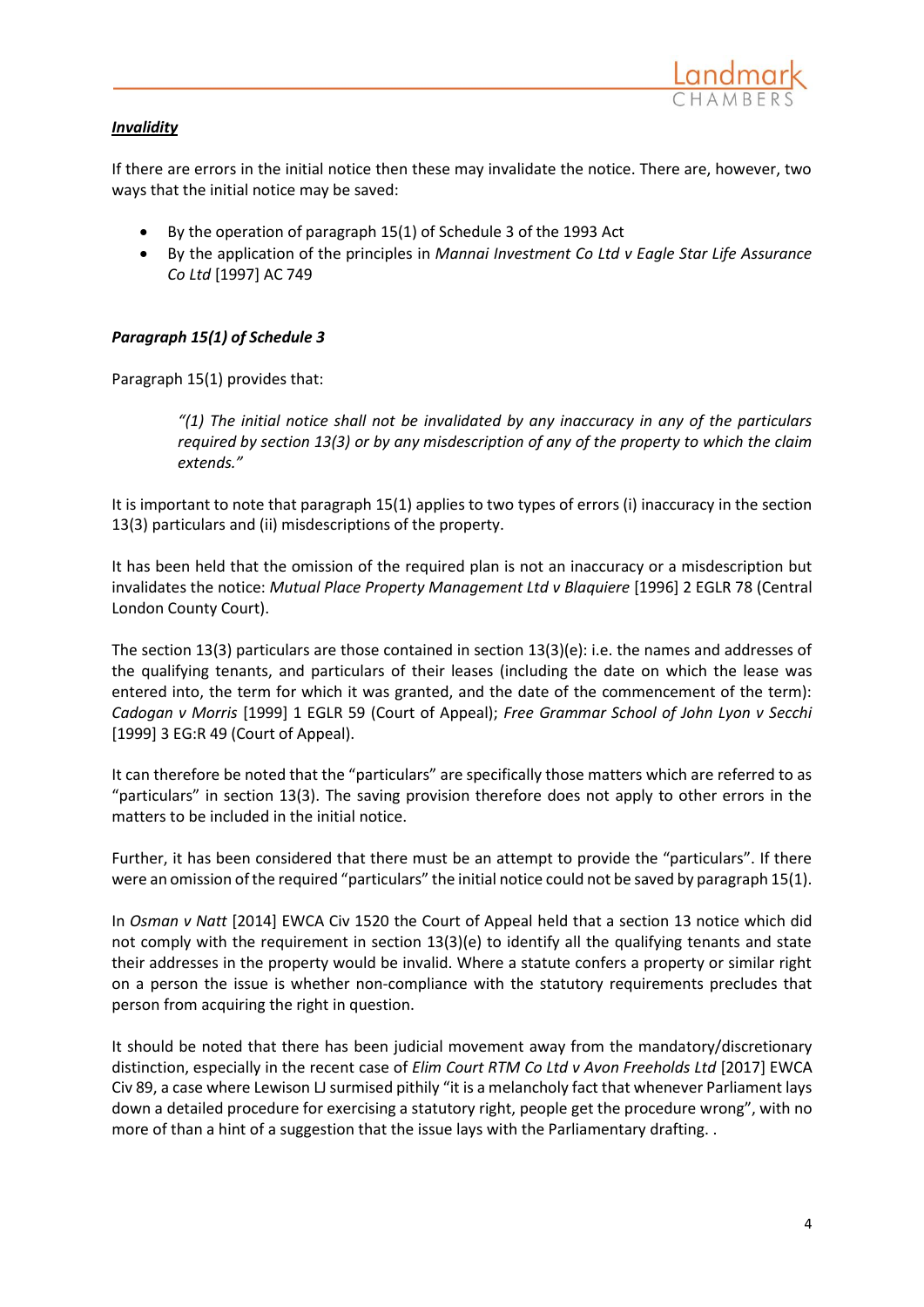

This was a case where Elim Court wished to exercise the right to manage. They served a notice that (on the face of it) contained 3 errors

(i) Contrary to s.78(5)(b), the time specified in the notice of invitation to participate for inspection of the articles of inspection gave 3 weekdays and did not include a Saturday or Sunday; (ii) The signature, which is required to be "signed by authority of the company" and by "an authorised member or officer" was instead signed by the secretarial company for the RTM company; and (iii) Contrary to s.79(6) a company with an intermediate long lease of a flat was not served.

The Court of Appeal took the rationale in Osman and extended it surprisingly widely. The question they considered was, what purpose does the statutory requirement serve in the scheme as a whole?

Thus, in *Osman*, the matters of identity of the qualifying tenants that were absent went to the very heart of the right to enfranchise that they were seeking to exercise. That rationale is applied to other sources of invalidity in property notices, such failure by the landlord to state whether or not he admitted the right using one of the statements in s.45(2), on a lease extension under the 1993 Act; failure to specify periods of occupation, values, and valuation basis in a notice to acquire the freehold under the Leasehold Reform Act 1967; and failure to state a realistic premium in a s.42 notice under the 1993 Act.

In *Elim* however, it was held that articles of association are available from Companies House, and the intermediate landlord did not have the management functions of the kind that could be acquired under the Act. Further, the Court held it was hard to see what relevant compliance with s.78(5)(b) had to a landlord. Thus the notice was not invalid on any of the grounds.

This approach requires a determination of the legislator's intention as to the consequences of noncompliance, and an assessment of the purpose and importance of the requirement in the context of the statutory scheme as a whole. It may be said that such reasoning could be taken further, after all, there is no reason why an inspection of HM Land Registry could not give the names of the qualifying tenants in Osman. Certainly it is now more difficult to know when to advise landlords to risk taking technical points on notices.

#### *Reasonable recipient test*

As with other notices an initial notice will be construed objectively. If there is an obvious mistake but a reasonable recipient would understand the notice then it is not treated as invalid: *Mannai Investment Co Ltd v Eagle Star Life Assurance Co Ltd* [1997] AC 749.

The prime example of where the rule in *Mannai* can assist is where there has been a typographical error; e.g. where a date is clearly wrong by a single digit.

It should, however, be remembered that this will not assist where on a true construction the notice does not comply with mandatory statutory requirements: *Burman v Mount Cook Land Ltd* [2002] Ch 256 (Court of Appeal).

## *Effect of invalidity*

Once any premises have been specified in an initial notice no subsequent notice which specifies the whole or part of those premises may be given whilst the first notice continues in force: section 13(8)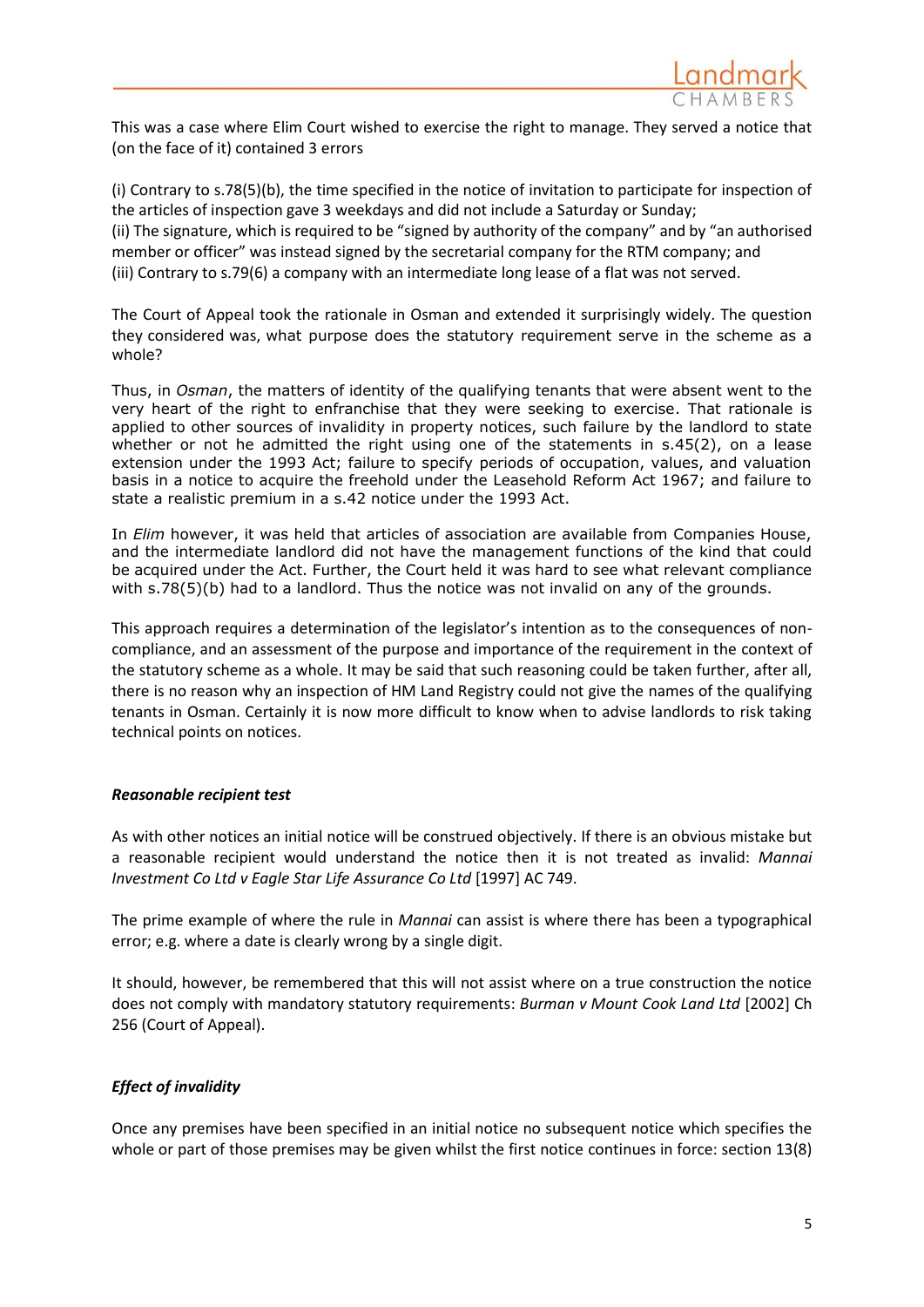

of the 1993 Act. There is a prohibition on serving any subsequent notice within 12 months of any withdrawal or deemed withdrawal of a notice: section 13(9) of the 1993 Act.

However, these restrictions only apply to valid notices. If an invalid notice is served then there has been no notice, and therefore a further section 13 notice can be served: *Poets Chase Freehold Co Ltd v Sinclair Gardens Investments (Kensington) Ltd* [2007] EWHC 1776 (Chancery Division).

If a landlord wishes to dispute the validity of an initial notice is it recommended that a counter-notice be served without prejudice to the argument that the initial notice is invalid. This protects the landlord's position.

#### *Counter-notices*

The absence of a valid counter-notice will enable the nominee purchaser to apply for an order determining the terms on which it is to acquire, in accordance with the proposals contained in the initial notice, the interests and rights claimed: section 25(1) of the 1993 Act.

It has been held by the Court of Appeal that the court has no jurisdiction to refuse to make such an order and that there is no discretion as to the terms: *Willingale v Globalgrange Ltd* [2000] 2 EGLR 55. It is therefore important that a valid counter-notice is served.

#### *Amendment*

Where there is an error in the initial notice, in some limited circumstances the initial notice can be amended. This is pursuant to paragraph 15(2) and (3) of Schedule 3.

*(2) Where the initial notice—*

*(a) specifies any property or interest which was not liable to acquisition under or by virtue of section 1 or 2, or*

*(b) fails to specify any property or interest which is so liable to acquisition, the notice may, with the leave of the court and on such terms as the court may think fit, be amended so as to exclude or include the property or interest in question.*

*(3) Where the initial notice is so amended as to exclude any property or interest, references to the property or interests specified in the notice under any provision of section 13(3) shall be construed accordingly; and, where it is so amended as to include any property or interest, the property or interest shall be treated as if it had been specified under the provision of that section under which it would have fallen to be specified if its acquisition had been proposed at the relevant date.*

Any proceedings seeking an amendment are brought in the County Court. There is a discretion, but the Court will normally grant leave to amend unconditionally unless there would be prejudice caused to the landlord.

In *Wiggins v Regent Wealth Ltd* [2015] 1 WLR 1188 (discussed further below) the Court of Appeal held that the power conferred by paragraph 15(2)(b) to amend an initial notice to include a leasehold interest which was not specified in the initial notice does not include a power to amend the notice to specify a leasehold interest which was not inexistence at the relevant date.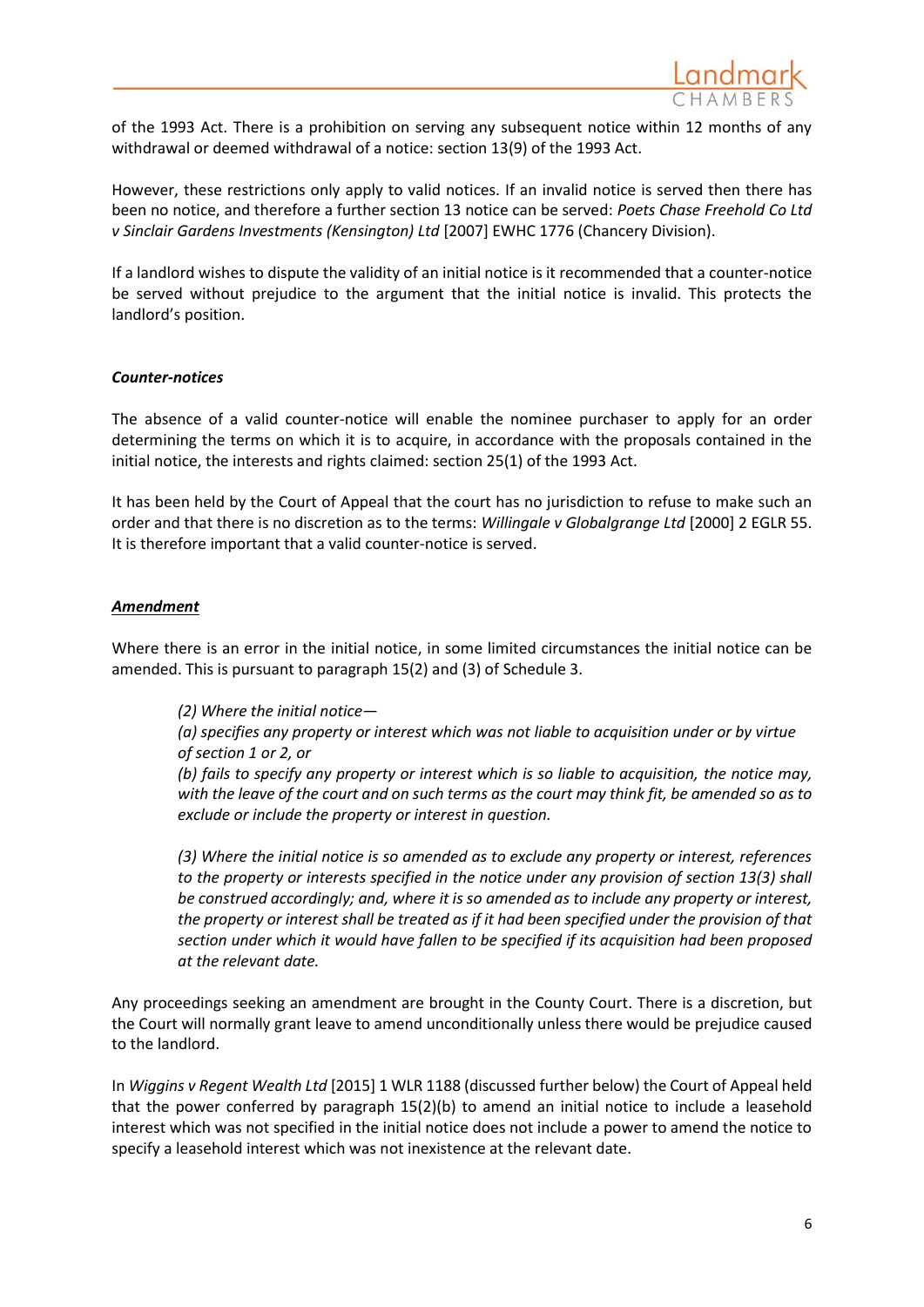## *Service*

All notices required or authorised to be given under the 1993 Act must be in writing: section 99(1)(a) of the 1993 Act.

Notices may be sent by post, i.e. ordinary pre-paid post, or registered post or recorded delivery. As notices can be served by post section 7 of the Interpretation Act 1978 will have effect.

Section 7 of the 1978 Act provides:

*Where an Act authorises or requires any document to be served by post (whether the expression "serve" or the expression "give" or "send" or any other expression is used) then, unless the contrary intention appears, the service is deemed to be effected by properly addressing, pre-paying and posting a letter containing the document and, unless the contrary is proved, to have been effected at the time at which the letter would be delivered in the ordinary course of post*

It should be noted that while the section therefore creates a presumption of service (or deemed service) this can be rebutted by evidence to the contrary.

In *Calladine-Smith v Saveorder Ltd* [2011] EWHC 2501 (Chancery Division) a landlord sent a counternotice under section 45, which was placed in an enveloped, correctly addressed, pre-paid and posted. However, the tenant gave evidence that it was never received. It was held that the tenant had established evidence to the contrary.

It is therefore important, in our view, to make sure that there is evidence of service of notices in a collective enfranchisement claim. For example, signed for or registered post can ensure that there is evidence that the relevant notice was received.

Where an address for service is specified (for example in an initial notice) further notices can be served at that address: section 99(2)(a) of the 1993 Act. Further, on the general approach to a person's obligation to make reasonable inquiries as to the address for service see *Oldham Metropolitan BC v Tanna* [2017] EWCA Civ 50. This case involved a different statutory context, but the principles therein are transferable, particularly as to the conclusiveness of the address of the registered proprietor at HM Land Registy.

A tenant may serve notices on his immediate landlord at an address given to him pursuant to sections 47 or 48 of the Landlord and Tenant Act 1987.

## *Registration*

It is incredibly important that the initial notice is registered by the entering of a notice against the freeholder's registered title and any intermediate titles. This is for two reasons: first the registration of the initial notice has consequences under section 19 of the 1993 Act; and second, to protect the priority of the enfranchisement claim under the Land Registration Act 2002. This should be done as soon as to the initial notice is served.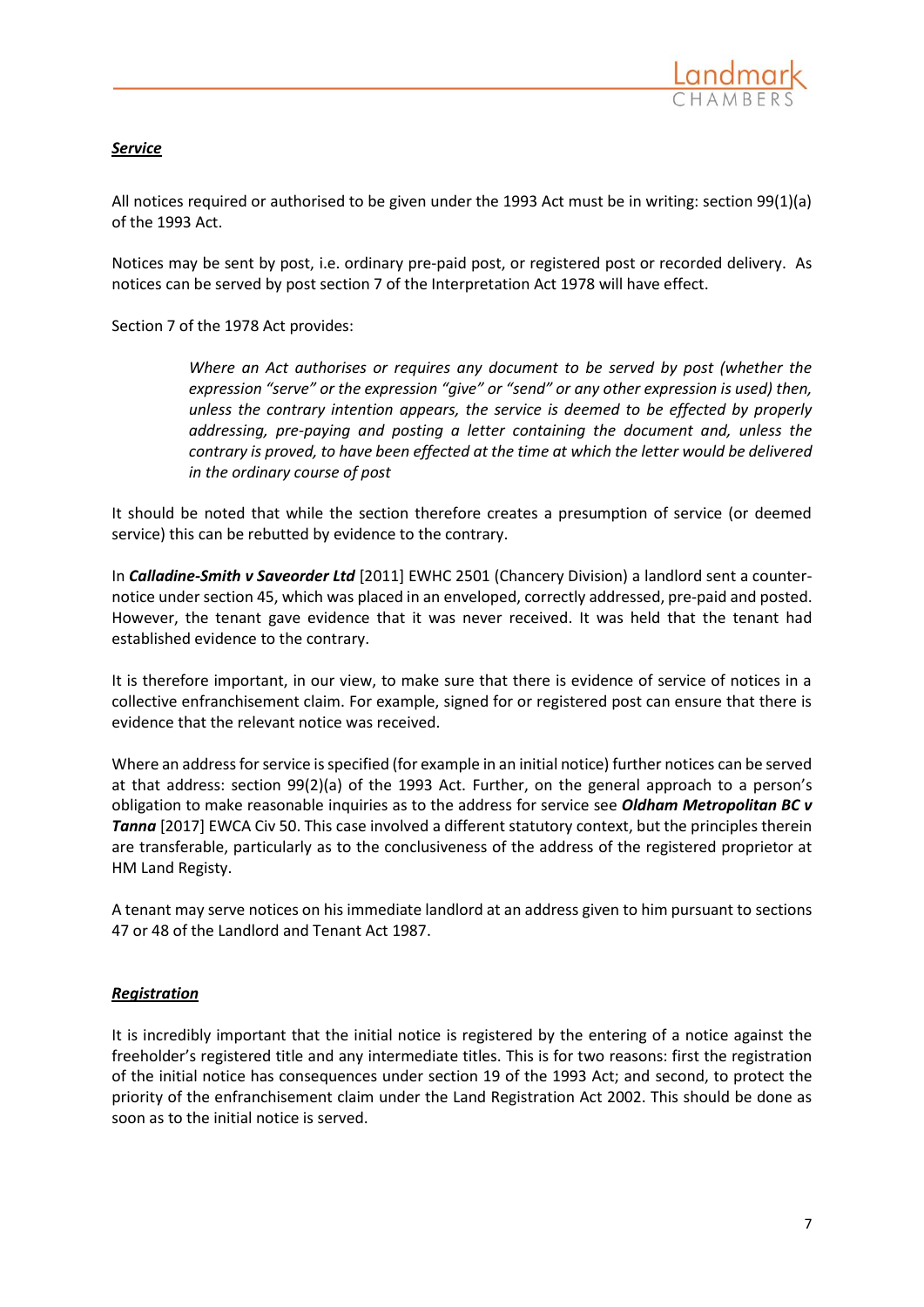

Section 97(1) of the 1993 Act provides that a notice under section 13 shall be registrable under the Land Charges Act 1972 (in the case of unregistered land) or may by the subject of a notice under the Land Registration Act 2002 as if it were an estate contract.

Under section 19(1)-(3):

*(1) Where the initial notice has been registered in accordance with section 97(1), then so long as it continues in force—*

*(a) any person who owns the freehold of the whole or any part of the specified premises or the freehold of any property specified in the notice under section 13(3)(a)(ii) shall not— (i) make any disposal severing his interest in those premises or in that property*

*(ii) grant out of that interest any lease under which, if it had been granted before the relevant date, the interest of the tenant would to any extent have been liable on that date to acquisition by virtue of section 2(1)(a) or (b); and*

*(b) no other relevant landlord shall grant out of his interest in the specified premises or in any property so specified any such lease as is mentioned in paragraph (a)(ii);* 

*and any transaction shall be void to the extent that it purports to effect any such disposal or any such grant of a lease as is mentioned in paragraph (a) or (b).*

*(2) Where the initial notice has been so registered and at any time when it continues in force—*

*(a) any person who owns the freehold of the whole or any part of the specified premises or the freehold of any property specified in the notice under section 13(3)(a)(ii) disposes of his interest in those premises or that property,* 

*(b) any other relevant landlord disposes of any interest of his specified in the notice under section 13(3)(c)(i), subsection (3) below shall apply in relation to that disposal.*

*(3) Where this subsection applies in relation to any such disposal as is mentioned in subsection (2)(a) or (b), all parties shall for the purposes of this Chapter be in the same position as if the person acquiring the interest under the disposal—*

*(a) had become its owner before the initial notice was given (and was accordingly a relevant landlord in place of the person making the disposal), and*

*(b) had been given any notice or copy of a notice given under this Chapter to that person, and*

*(c) had taken all steps which that person had taken;*

*and, if any subsequent disposal of that interest takes place at any time when the initial notice continues in force, this subsection shall apply in relation to that disposal as if any reference to the person making the disposal included any predecessor in title of his.*

Section 19(1) prevents the severing of the landlord's interest or the grant of any further lease after the relevant date. This therefore "freezes" the interests in the property so that the scheme of the 1993 Act can have proper effect.

Section 19(2)-(3) ensures that on any disposal of the freehold or other relevant interest the new owner or assignee will be bound by the initial notice and any other steps that have been taken in the collective enfranchisement process. This protects the tenant's claim against any subsequent dispositions of the landlord's property.

The later effect is also supported by the Land Registration Act 2002. Where there is a notice on the registered title, that notice ensures that the priority of the enfranchisement claim is protected even if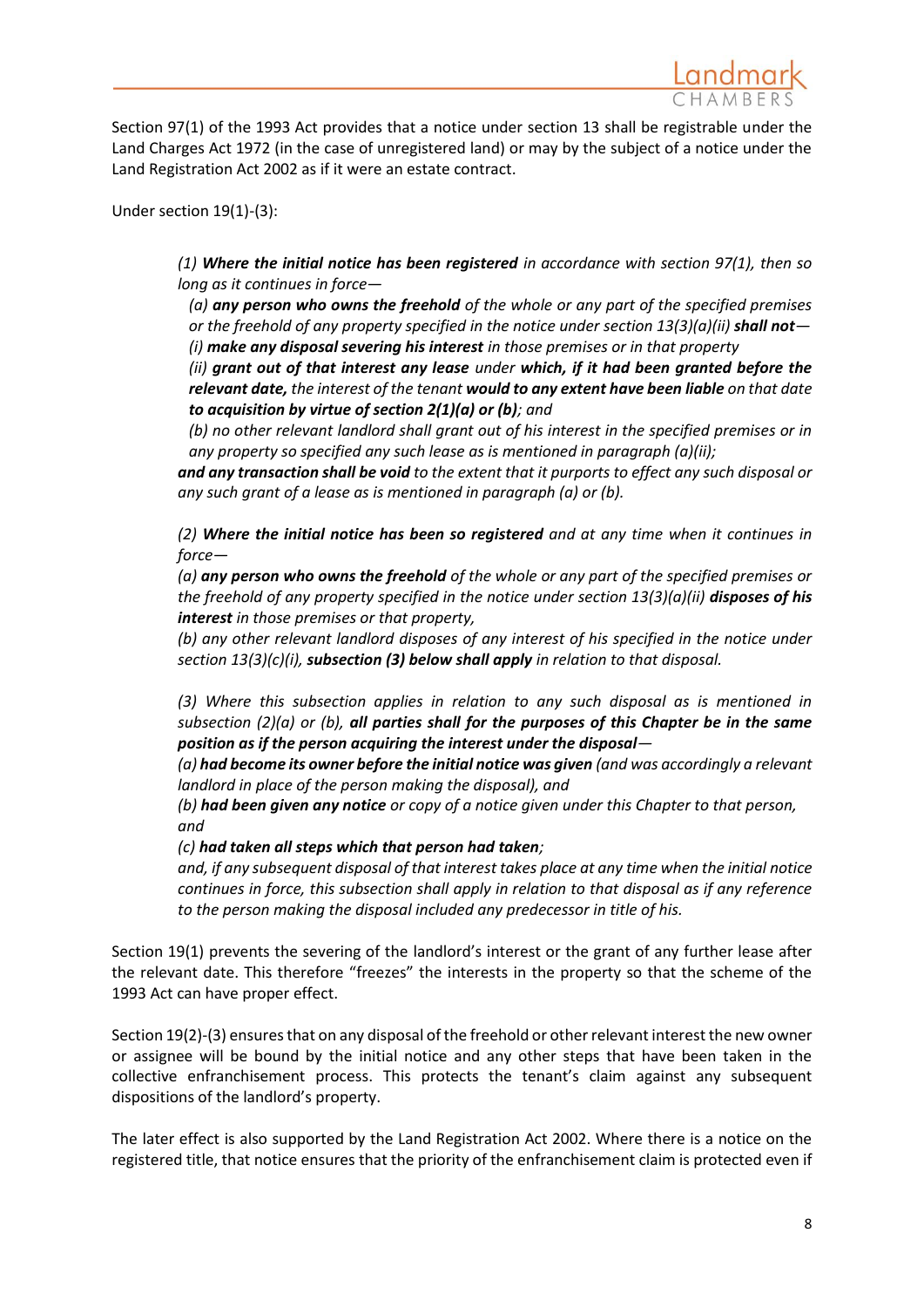

there is a registered disposition of the registered estate made for valuable consideration: section 29(1) and (2)(a)(i) of the Land Registration Act 2002.

The right of a tenant arising out of the initial notice is not an overriding interest under paragraphs 2 of Schedules 1 and 3 of the Land Registration Act 2002. However, the effect of section 97(1) of the 1993 Act is to enable a notice to be entered in relation to the initial notice as if it were an estate contract.

If the initial notice is not registered and there is a disposition of the landlord's interest, the new owner will not be bound by the initial notice

There have been two recent cases where landlords/freehold reversioners have utilised the absence of registration to try and evade a collective enfranchisement claim.

In *Curzon v Wolstenholme* [2015] UKUT 0173 (Lands Chamber) an initial notice was not protected by registration. The owner of the freehold sold his interest to his wife for £1. It was accepted by all parties that the initial notice did not bind the wife because of the want of registration. However, the wife then transferred the freehold back to her husband by way of a gift. The Upper Tribunal had to determine whether the first transfer resulted in the initial notice having no effect whatsoever, or whether it could still bind the original freehold owner (the husband).

The Deputy President of the Upper Tribunal (Lands Chamber), Martin Rodger QC, held that while it was correct that the absence of registration meant that the initial notice did not bind the wife, it did still affect the original freeholder. Section 97 does not provide for the cessation of rights but rather a mechanism by which rights initially enforceable against one freeholder may be enforceable against a successor in title (paragraph 34). It was held that:

*"[the initial notice conferred] a personal entitlement on the nominee purchaser to acquire all of the interest in the specified premises belonging to the recipient of the notice. They are enforceable by the giver of the notice only against the original recipient unless protected by registration."*

This therefore meant that when the property was transferred back to the original recipient during the currency of the application for determination of the terms of acquisition, the initial notice still had effect.

The initial notice is effective while it "continues in force". An initial notice will continue in force from the relevant date until either (i) a binding contract is entered into, or (ii) a vesting order is made, or (iii) until it is withdrawn or deemed withdrawn, or ceases to have effect.

In *Wiggins v Regent Wealth Ltd* [2015] 1 WLR 1188 the landlords did manage to use the absence of registration to their benefit. The claimant, Mr Wiggins, and two companies controlled by him were the underlessees of 4 out of 7 flats in a building. They served an initial notice under section 13. They failed to register that notice.

In the initial notice the leasehold interests proposed to be acquired by virtue of sections 2(1)(a) and (2) were the overriding leases granted in respect of the other 3 flats to the defendants. After service of the initial notice, the defendants, as landlords under the overriding leases, granted further long underleases in respect of the 3 flats to one of the other defendants. As the initial notice had not been